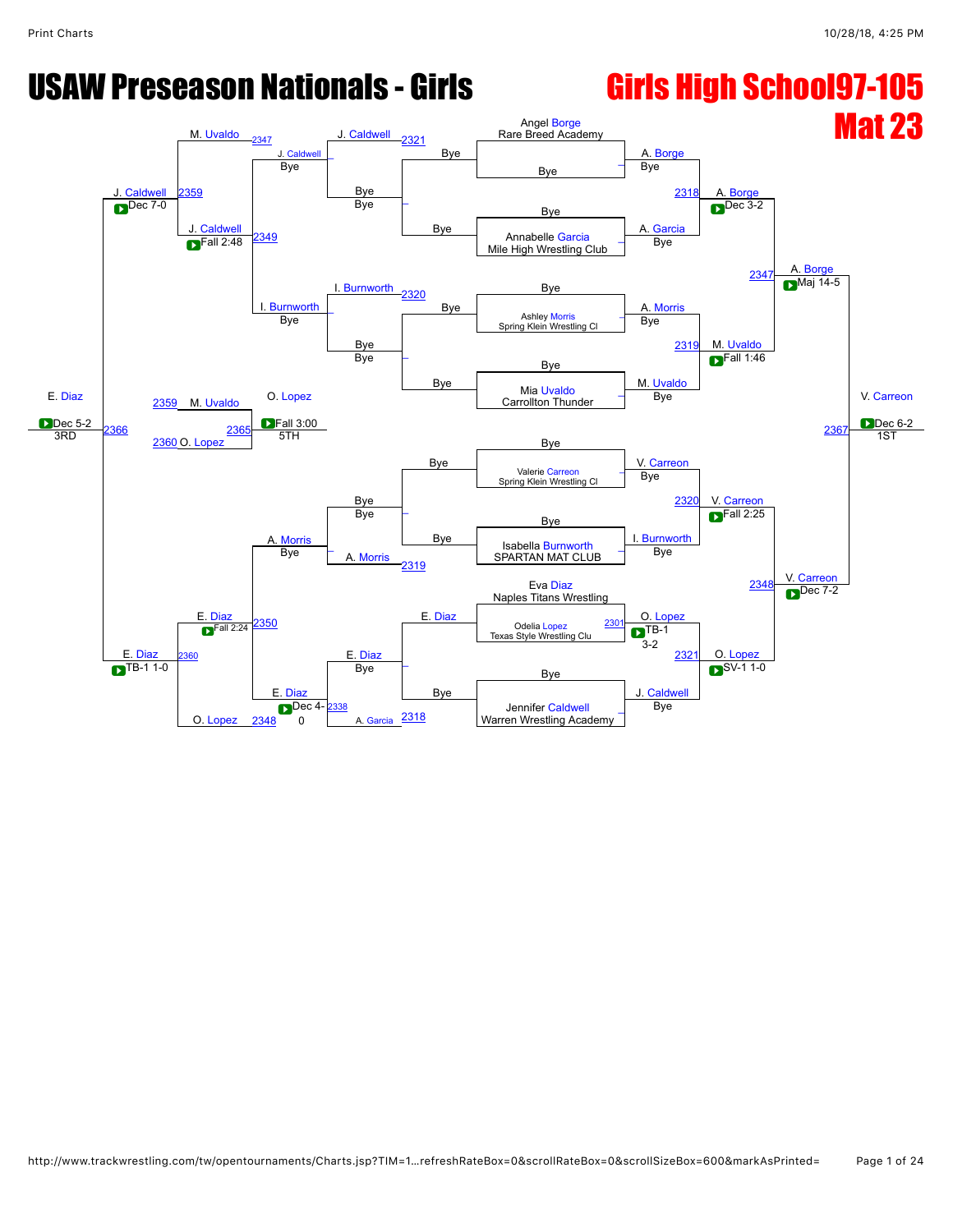### USAW Preseason Nationals - Girls **Girls High School109-119**

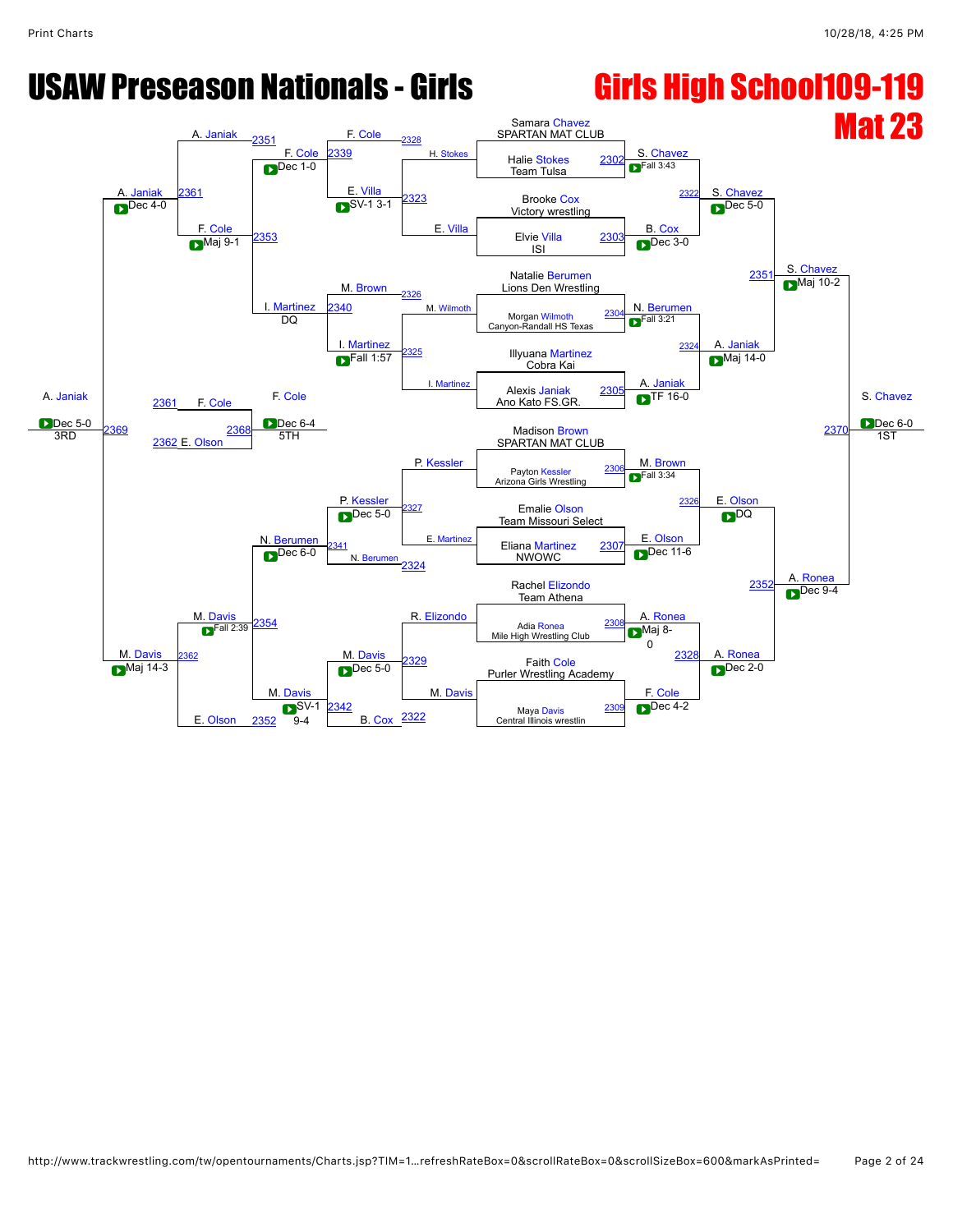### USAW Preseason Nationals - Girls **Girls High School114-125** Mat 23 J. [Ghent](javascript:viewProfile(1533294096)) Dec 9-2 S. [King](javascript:viewProfile(592906009))<br>
Dec 2-0 M. [Kurashima](javascript:viewProfile(1412510096)) [2355](javascript:openBoutSheet(17,) M. [Gray](javascript:viewProfile(1289985096)) <mark>M. [Gray](javascript:viewProfile(1289985096)) [2336](javascript:openBoutSheet(15,)</mark><br>2343 C. [Miller](javascript:viewProfile(1913983096)) Autumn [Flanigan](javascript:viewProfile(1049968096)) G Force elite A. [Flanigan](javascript:viewProfile(1049968096)) M. [Kurashima](javascript:viewProfile(1412510096)) S. [Hattendorf](javascript:viewProfile(111664096)) S. [Hattendorf](javascript:viewProfile(111664096)) Dec 7-5 1ST [2363](javascript:openBoutSheet(25,) Cadence [Miller](javascript:viewProfile(1913983096)) The Cadence Miller [2310](javascript:openBoutSheet(1,)<br>
2310<br>
2310<br>
2310<br>
2310<br>
2310<br>
2310  $A. Rhodes<sub>2331</sub>$  $A. Rhodes<sub>2331</sub>$  $A. Rhodes<sub>2331</sub>$  $A. Rhodes<sub>2331</sub>$  $A. Rhodes<sub>2331</sub>$ . Rho  $\blacksquare$ Dec 9-2 <u>S. King 2363</u> Abby Rhodes [2330](javascript:openBoutSheet(9,) M. Power 2330 M. Power 2330 M. Power 2530 M. Power 2530 M. Power 2530 M. Power 2530 M. Power 2530 M. Power 2530 M. Power 2530 M. Power 2530 M. Power 2530 M. Power 2530 M. Power 2530 M. Powe S. [King](javascript:viewProfile(592906009))<br>
Dec 2-0 [2357](javascript:openBoutSheet(23,) **Dec 5-0** M. [Kurashima](javascript:viewProfile(1412510096))  $F$ all 0:30 Mia [Kurashima](javascript:viewProfile(1412510096)) [2311](javascript:openBoutSheet(2,)<br>Dec 2-0 2357  $\sum$  Dec 2-0  $\frac{201}{100}$  Hiram High Wrestling S. [King](javascript:viewProfile(592906009)) **Dec** 6-2 Shreeka [Kumar](javascript:viewProfile(1530018096)) 235 Frisco Texas Jacks S. [King](javascript:viewProfile(592906009)) [2334](javascript:openBoutSheet(13,) S. [Kumar](javascript:viewProfile(1530018096)) Chloe [Clemons](javascript:viewProfile(23997096)) 2312 C. Clemons  $\blacksquare$ Fall 0:57 3. King  $\begin{array}{|l|l|}\n\hline\n2344 \end{array}$  $\begin{array}{|l|l|}\n\hline\n2344 \end{array}$  $\begin{array}{|l|l|}\n\hline\n2344 \end{array}$  S. Kumar Chloe [Clemons](javascript:viewProfile(23997096))  $\begin{array}{|l|l|}\n2312\n\end{array}$  $\begin{array}{|l|l|}\n2312\n\end{array}$  $\begin{array}{|l|l|}\n2312\n\end{array}$ DC Elite S. [Ramberg](javascript:viewProfile(908758132)) [2333](javascript:openBoutSheet(12,) S. Ramb  $F$ all 3:22 [2332](javascript:openBoutSheet(11,) S. [Hattendorf](javascript:viewProfile(111664096)) Dec 8-3 2363 M. [Kurashima](javascript:viewProfile(1412510096)) Sierra [Ramberg](javascript:viewProfile(908758132)) Sierra Ramberg<br>
Fargo Elite Wrestling Clu S. [Hattendorf](javascript:viewProfile(111664096)) [2373](javascript:openBoutSheet(29,) Skylar [Hattendorf](javascript:viewProfile(111664096)) [2313](javascript:openBoutSheet(4,) A. [Flanigan](javascript:viewProfile(1049968096)) Maine Trappers Dec 6-2 C. [Thorne](javascript:viewProfile(468530132))  $\blacksquare$ Fall 1:21 [2372](javascript:openBoutSheet(28,) [2364](javascript:openBoutSheet(26,) A. Flanig [2371](javascript:openBoutSheet(27,) STH Camille [Fournier](javascript:viewProfile(1551370096)) SPARTAN MAT CLUB G. [Aguinada](javascript:viewProfile(1554887096)) C. [Fournier](javascript:viewProfile(1551370096)) C. [Fournier](javascript:viewProfile(1551370096)) J. [Ghent](javascript:viewProfile(1533294096)) **[Flanigan](javascript:viewProfile(1049968096))** Caitlyn [Thorne](javascript:viewProfile(468530132)) Thoroughbred Wrestling A [2314](javascript:openBoutSheet(5,) C. [Clemons](javascript:viewProfile(23997096)) [2335](javascript:openBoutSheet(14,) G. Aguinad  $\blacksquare$ Fall 3:30 [2334](javascript:openBoutSheet(13,) Gabriela [Aguinada](javascript:viewProfile(1554887096)) Dec 2-0 S. [King](javascript:viewProfile(592906009))  $F$ all 0:40 C. Fournie [2345](javascript:openBoutSheet(21,) C. [Clemons](javascript:viewProfile(23997096)) Sabrina [King](javascript:viewProfile(592906009))  $\begin{array}{|c|c|c|c|c|}\n\hline\n\text{Dec 6-0} & \text{C. Clemons} & \text{Sabrina King} & \text{2315} \\
\hline\n\end{array}$  $\begin{array}{|c|c|c|c|c|}\n\hline\n\text{Dec 6-0} & \text{C. Clemons} & \text{Sabrina King} & \text{2315} \\
\hline\n\end{array}$  $\begin{array}{|c|c|c|c|c|}\n\hline\n\text{Dec 6-0} & \text{C. Clemons} & \text{Sabrina King} & \text{2315} \\
\hline\n\end{array}$ [2332](javascript:openBoutSheet(11,) Dec 5-2 [2356](javascript:openBoutSheet(20,) A. [Miller](javascript:viewProfile(42078076)) Katie [Burke](javascript:viewProfile(1018894096)) Greg Gomez Trained Wrestl [2358](javascript:openBoutSheet(24,) K. [Burke](javascript:viewProfile(1018894096)) M. [Gray](javascript:viewProfile(1289985096)) Madyson [Gray](javascript:viewProfile(1289985096))  $\blacksquare$ Fall 1:27 Dec 1- Dec 1- New York House Team Kansas 231 [2364](javascript:openBoutSheet(26,) Dec 1 0 [2337](javascript:openBoutSheet(16,) A. [Miller](javascript:viewProfile(42078076))  $F<sup>F</sup>$ all 2:54 [2336](javascript:openBoutSheet(15,) J. [Ghent](javascript:viewProfile(1533294096)) **Alexis [Miller](javascript:viewProfile(42078076))**<br>Team Tulsa Dec 5-2 **Team Tulsa Dec 5-2 Team Tulsa Dec 5-2 Team Tulsa** J. [Ghent](javascript:viewProfile(1533294096)) A. [Flanigan](javascript:viewProfile(1049968096))  $F$ all 1:28 J. [Ghent](javascript:viewProfile(1533294096))  $\overline{D}$ Dec 4-0 [2346](javascript:openBoutSheet(22,) A. [Flanigan](javascript:viewProfile(1049968096))  $\sum$ Dec 3- $\frac{2346}{2320}$  acqueline [Ghent](javascript:viewProfile(1533294096))  $\frac{2317}{2317}$ Texas Style Wrestling Clu [2317](javascript:openBoutSheet(8,) [2356](javascript:openBoutSheet(20,) Dec 3- $\overline{a}$  [2330](javascript:openBoutSheet(9,) **Dec 5-0**  $\text{Dec 9-2}$   $\text{2372}$   $\text{Dec 6-2}$   $\text{Dec 6-2}$   $\text{Comillo Fourier}$   $\text{2373}$   $\text{C}$  $\blacksquare$ Dec 2-1

### http://www.trackwrestling.com/tw/opentournaments/Charts.jsp?TIM=1…refreshRateBox=0&scrollRateBox=0&scrollSizeBox=600&markAsPrinted= Page 3 of 24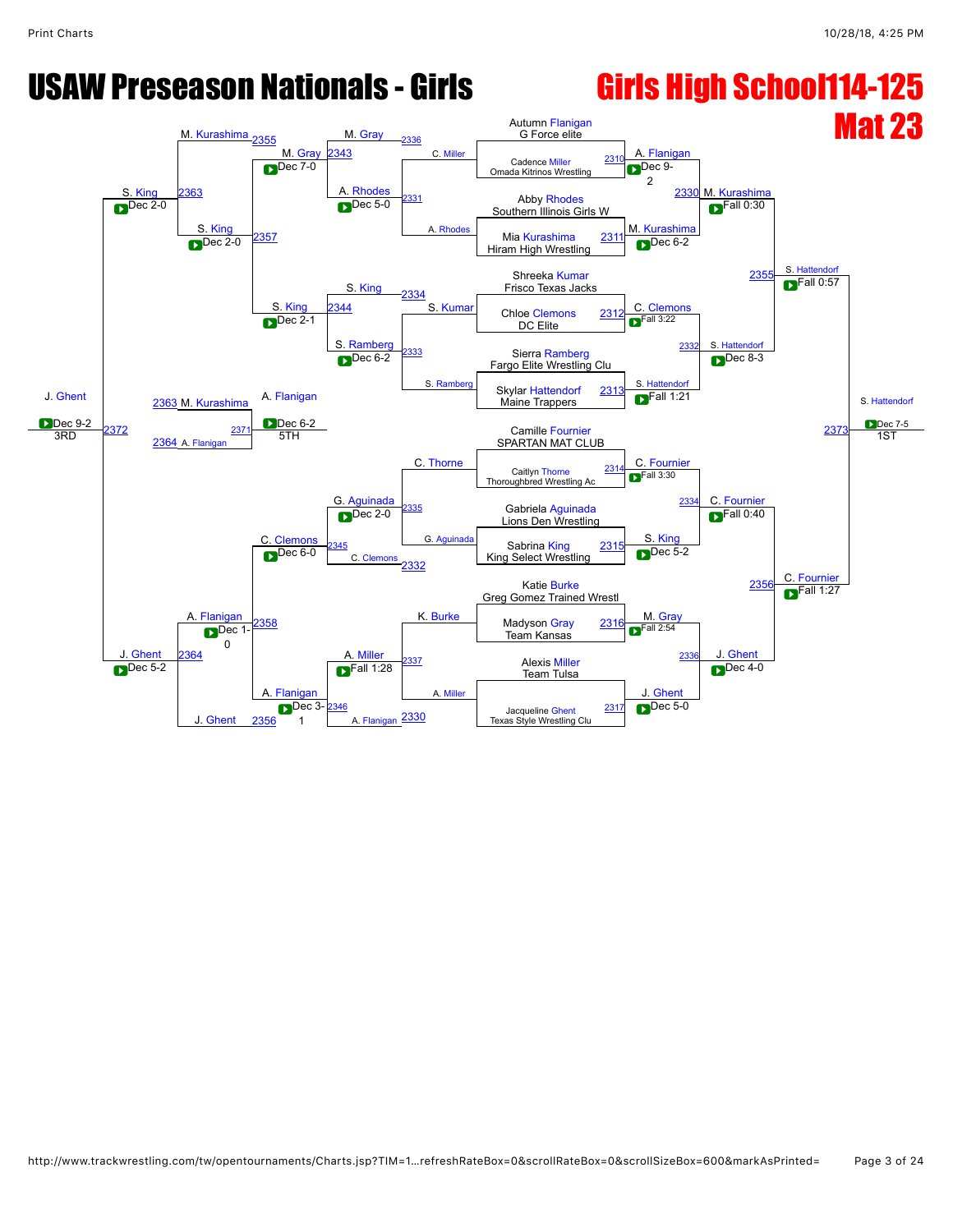### USAW Preseason Nationals - Girls **Girls High School124-135** Mat 24 H. [Forare Ber](javascript:viewProfile(793901132)) Fall 1:44 H. [Forare Ber](javascript:viewProfile(793901132)) H. [Forare Ber](javascript:viewProfile(793901132)) [2439](javascript:openBoutSheet(17,) M. [Sandquist](javascript:viewProfile(1536009096)) <mark>K. [Gutierrez](javascript:viewProfile(452325132)) <sub>[2418](javascript:openBoutSheet(15,)</sub></mark><br>2431 M. Sandquis Marisa [Roth](javascript:viewProfile(950841096)) wisconsin M. [Roth](javascript:viewProfile(950841096)) M. [Kretzer](javascript:viewProfile(69924009)) M. [Kretzer](javascript:viewProfile(69924009)) M. [Kretzer](javascript:viewProfile(69924009)) **Dec** 3-0 [2453](javascript:openBoutSheet(25,) M. Sandquist [2431](javascript:openBoutSheet(18,) M. [Sandquist](javascript:viewProfile(1536009096))<br> [2401](javascript:openBoutSheet(1,) Tall 1:48 Maddie Sandquist 2401 3 Style Wrestling M. [Sandquist](javascript:viewProfile(1536009096))<br>
<sub>[2414](javascript:openBoutSheet(10,)</sub> A. Plachta  $\blacksquare$ Dec 6-2 [2413](javascript:openBoutSheet(9,) Mya [Kretzer](javascript:viewProfile(69924009)) Dec 6-3 **Dec 6-3 Dec 6-3 Dec 6-3 Dec 6-3 Dec 6-3 Dec 8-4 Dec 8-4 Dec 8-4 Dec** 8-4 **Dec** 8-4 **Dec** 8-4 **Dec** 8-4 **Dec** 8-4 **Dec** 8-4 **Dec** 8-4 **Dec** 8-4 **Dec** 8-4 **Dec** 8-4 **Dec** 8-4 **Dec** 8-4 **Dec** 8-4 **Dec** M. [Sandquist](javascript:viewProfile(1536009096))<br>
Dec 4-0  $F$ all 3:04 M. Kretze  $F$ all 1:21 <u>Dec 4-0</u><br> [2402](javascript:openBoutSheet(2,) Dec 4-0 2441  $\sum$  Dec 4-0  $\frac{2.762}{2}$ J. [Baugher](javascript:viewProfile(1278750096))  $P<sup>Fall 1:47</sup>$ McKensie [Clemetson](javascript:viewProfile(416369096)) 243 Prairie Farm School Distr J. [Baugher](javascript:viewProfile(1278750096))<br>Maj 12-3  $\frac{2416}{\text{Cleme}}$  $\frac{2416}{\text{Cleme}}$  $\frac{2416}{\text{Cleme}}$ H. [Forare Ber](javascript:viewProfile(793901132))  $\blacksquare$ Dec 4-0 [2432](javascript:openBoutSheet(19,) Hedda [Forare Berg](javascript:viewProfile(793901132)) [2403](javascript:openBoutSheet(3,) Maj 12-3 Lonestar Wrestling Southl<br>
Lonestar Wrestling Southl M. Clemets<br>Bye Bye  $F<sup>Fall 2:41</sup>$ [2415](javascript:openBoutSheet(11,) H. [Forare Ber](javascript:viewProfile(793901132)) 2453 M. [Sandquist](javascript:viewProfile(1536009096)) Bye – Bye S. [Bush](javascript:viewProfile(1158736096))  $\blacksquare$ Fall 2:00 246 Savannah [Bush](javascript:viewProfile(1158736096)) NB Elite M. [Sandquist](javascript:viewProfile(1536009096)) Dec 9-3 S. [Montes De](javascript:viewProfile(865213132)) Bye [2464](javascript:openBoutSheet(28,) [2454](javascript:openBoutSheet(26,) P. Folkn <u>[2463](javascript:openBoutSheet(27,) Mars (2008)</u><br>24 Kya [Rybachek](javascript:viewProfile(1085941096))<br>24 Avengers  $\begin{array}{c|c}\n\text{3RD} & \text{5TL} \\
\hline\n\end{array}$  2454 P. Folkner 5TH Avengers **Michonski** K. [Rybachek](javascript:viewProfile(1085941096)) K. [Rybachek](javascript:viewProfile(1085941096)) 1ST M. [Roth](javascript:viewProfile(950841096)) M. [Roth](javascript:viewProfile(950841096)) Stephanie [Montes De Oca](javascript:viewProfile(865213132)) Cobra Kai [2404](javascript:openBoutSheet(5,) J. [Michonski](javascript:viewProfile(570578009)) [2417](javascript:openBoutSheet(14,) J. Michonsk  $\blacksquare$ Fall 0:35 [2416](javascript:openBoutSheet(13,) Jetlyn [Michonski](javascript:viewProfile(570578009)) Clintonville J. [Baugher](javascript:viewProfile(1278750096)) **PFall 1:02** K. [Rybachek](javascript:viewProfile(1085941096)) [2433](javascript:openBoutSheet(21,) S. [Bush](javascript:viewProfile(1158736096))  $\text{P}^{\text{Fall 2:31}}$   $\text{P}^{\text{2433}}$  S. Bush  $\text{O}$  S. Section SPARTAN MAT CLUB [2415](javascript:openBoutSheet(11,)  $Dec 4-2$ [2440](javascript:openBoutSheet(20,) M. [Peet](javascript:viewProfile(704813096)) Paige [Folkner](javascript:viewProfile(955124096)) Eierman Elite Wrestling [2442](javascript:openBoutSheet(24,) Bye Bye P. [Folkner](javascript:viewProfile(955124096))  $\blacksquare$ Fall 2:20 Bye [\\_](javascript:openBoutSheet(7,) [2454](javascript:openBoutSheet(26,)  $\blacksquare$ Fall 1:50  $\overline{\phantom{a}}$ M. [Peet](javascript:viewProfile(704813096)) Bye [2418](javascript:openBoutSheet(15,) P. [Folkner](javascript:viewProfile(955124096)) Karen [Gutierrez](javascript:viewProfile(452325132)) Dec 7-3 **Dec 7-3** Bye **Figure 1** Mile High Wrestling Club **D** P. [Folkner](javascript:viewProfile(955124096)) M. [Roth](javascript:viewProfile(950841096)) Bye K. [Gutierrez](javascript:viewProfile(452325132))  $F$ all 0:46 [2434](javascript:openBoutSheet(22,) Madison [Peet](javascript:viewProfile(704813096))  $\overline{ }$  Madison Peet  $\overline{ }$  Madison Peet  $\overline{ }$  Madison Peet  $\overline{ }$  M. [Roth](javascript:viewProfile(950841096)) 2413 Greg Gomez Trained Wrestl Madison Peet<br> [2413](javascript:openBoutSheet(9,) Greg Gomez Trained Wrestl<br>
2413 Dec 4-3 [2406](javascript:openBoutSheet(8,) [2440](javascript:openBoutSheet(20,)  $F$ all 0:37  $\sum$ Fall 1:44  $\sum$ <sub>2464</sub>  $\sum$  Dec 9-3  $F$ all 0:58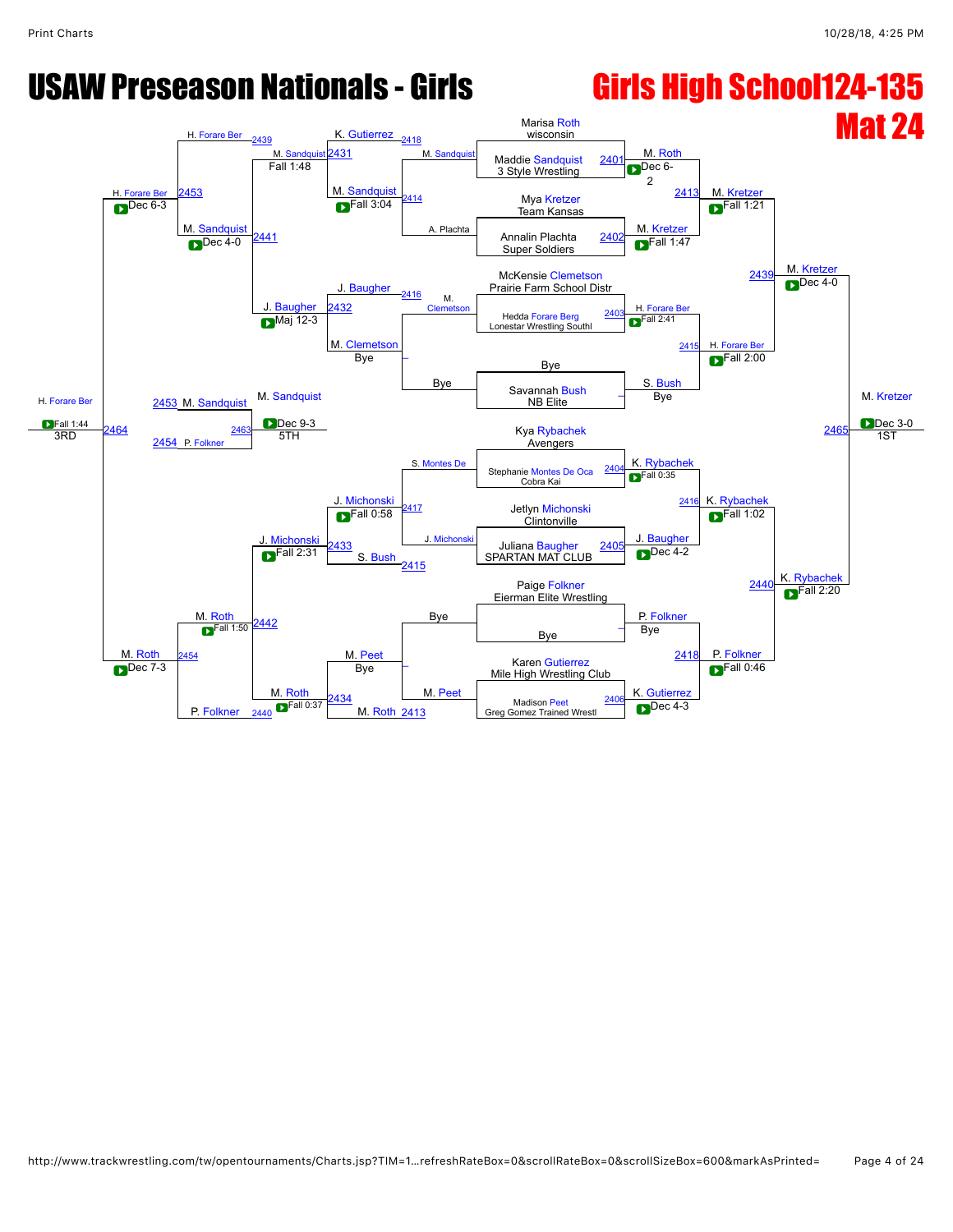### USAW Preseason Nationals - Girls **Girls High School135-146** Mat 24 M. [Parker](javascript:viewProfile(947231096))  $\overline{\text{Fall 2:51}}$ <br>3RD A. [Latu](javascript:viewProfile(1169784096)) M. [Diaz](javascript:viewProfile(3085071)) [2443](javascript:openBoutSheet(17,) A. [Latu](javascript:viewProfile(1169784096)) <mark>D. [Francisco](javascript:viewProfile(104982009)) <sub>[2423](javascript:openBoutSheet(15,)</sub></mark><br>2435 A. [Latu](javascript:viewProfile(1169784096)) Madison [Diaz](javascript:viewProfile(3085071)) Garage Boyz Wrestling M. [Diaz](javascript:viewProfile(3085071)) M. [Diaz](javascript:viewProfile(3085071)) S. [Manos](javascript:viewProfile(1814791009)) L. [Basham](javascript:viewProfile(8644013))  $F$ all 1:42 [2455](javascript:openBoutSheet(25,) **[2435](javascript:openBoutSheet(18,)** A. [Latu](javascript:viewProfile(1169784096)) Amalani Latu The Latter Extra Extra Contract Medicine of Amalani Latu [2407](javascript:openBoutSheet(1,)<br>
HammerHead Wrestling Acad A. [Latu](javascript:viewProfile(1169784096)) [2420](javascript:openBoutSheet(10,) M. Byroa  $\mathbb{R}^{\mathsf{SV-1}}$ 3-1 Jayne Barron [2419](javascript:openBoutSheet(9,)  $\sum_{\text{Na}j}$  SV-1 3-1 A. [Latu](javascript:viewProfile(1169784096)) [2445](javascript:openBoutSheet(23,) **Maj 8-0 [Barron](javascript:viewProfile(1552887096))**  $F$ all 1:00 method is a contract of the method of the Madison [Byroads](javascript:viewProfile(1307118096)) [2408](javascript:openBoutSheet(2,) **Team Tulsa** A. [Terhune](javascript:viewProfile(649537096))  $F$ all 2:30 Hannah [Strauss](javascript:viewProfile(1941727009)) 244 Algonquin A. [Terhune](javascript:viewProfile(649537096)) [2422](javascript:openBoutSheet(13,) M. [White](javascript:viewProfile(466374132)) Miah White 2409 H. [Strauss](javascript:viewProfile(1941727009))  $\blacksquare$ Dec 3-2 436 M. [White](javascript:viewProfile(466374132)) Miah White Cobra Kai **Communication Care Care Million Communication Care Million Cobra Kai** M. [White](javascript:viewProfile(466374132))<br>Bye Bye  $M$ aj 9-0 [2421](javascript:openBoutSheet(11,) S. [Manos](javascript:viewProfile(1814791009)) M. [Diaz](javascript:viewProfile(3085071)) Bye – Bye S. [Manos](javascript:viewProfile(1814791009))  $\blacksquare$ Dec 7-0 **246** [2455](javascript:openBoutSheet(25,) A. [Vitiritti](javascript:viewProfile(1841724009)) **A. Sydney [Manos](javascript:viewProfile(1814791009))** Team Illinois Dec 4-0 Bye Bye [2467](javascript:openBoutSheet(28,) [2456](javascript:openBoutSheet(26,) A. [Vitiritti](javascript:viewProfile(1841724009))  $\frac{2466}{5}$  $\frac{2466}{5}$  $\frac{2466}{5}$  Mattison [Parker](javascript:viewProfile(947231096)) SPARTAN MAT CLUB [Stratman](javascript:viewProfile(1492463096)) M. [Parker](javascript:viewProfile(947231096)) M. [Parker](javascript:viewProfile(947231096)) 1ST M. [Parker](javascript:viewProfile(947231096)) A. [Vitiritti](javascript:viewProfile(1841724009)) Bye [\\_](javascript:openBoutSheet(5,) H. [Strauss](javascript:viewProfile(1941727009))  $\overline{\phantom{a}}$ **[Stratman](javascript:viewProfile(1492463096))** Bye  $242$ Autumn [Terhune](javascript:viewProfile(649537096)) Warren Wrestling Academy A. [Terhune](javascript:viewProfile(649537096))  $\blacksquare$ Fall 2:32 **[Basham](javascript:viewProfile(8644013))** [2437](javascript:openBoutSheet(21,)  $H. S<sub>th</sub>$ <u>Chauss 2437</u><br>Dec 4-0 [2410](javascript:openBoutSheet(6,)<br>Cor Bark Back Chause Cor Dec 4-0  $\bigcirc$ Dec 4-0  $\begin{array}{|c|c|c|c|c|c|c|c|c|} \hline \text{D} & \text{Re} & \text{Re} & \text{Re} \end{array}$  H. Strauss  $\bigcirc$  and  $\bigcirc$  Oak Park [2421](javascript:openBoutSheet(11,)  $F$ all 0:44 244 A. [Vitiritti](javascript:viewProfile(1841724009)) Selvi [Gallegos](javascript:viewProfile(665776132)) 505 Wrestling Club [2446](javascript:openBoutSheet(24,) S. [Gallegos](javascript:viewProfile(665776132)) Deanna [Francisco](javascript:viewProfile(104982009)) 2411 D. Francisco  $\blacksquare$ Dec 6-0  $\sum$ Dec 2- $\frac{2+1}{1}$  Minnesota  $241$ 456 Dec 2-0 424 A. [Vitiritti](javascript:viewProfile(1841724009))  $\overline{D}$ Dec 4-1 [2423](javascript:openBoutSheet(15,) L. [Basham](javascript:viewProfile(8644013)) Angela [Vitiritti](javascript:viewProfile(1841724009))<br>Team Poeta Fall 1:53  $\bigcup$  Dec 5-0  $\bigcup$  Dec 5-0  $\bigcup$  Team Poeta M. [Parker](javascript:viewProfile(947231096)) A. [Vitiritti](javascript:viewProfile(1841724009))  $\blacksquare$ Dec 5-0 L. [Basham](javascript:viewProfile(8644013))  $F$ all 2:25 [2438](javascript:openBoutSheet(22,) **Barron** Lexie [Basham](javascript:viewProfile(8644013)) All American WC [2412](javascript:openBoutSheet(8,)  $2AA$ Dec 7-2438 2410 Lexie Basham 2412 2 0 J. Barron [2419](javascript:openBoutSheet(9,)  $F$ all 1:19  $\text{P}$  Fall 2:51  $\text{P}$  2467  $\text{P}$  2468  $\text{P}$  Dec 4-0  $\sum$ Dec 5-1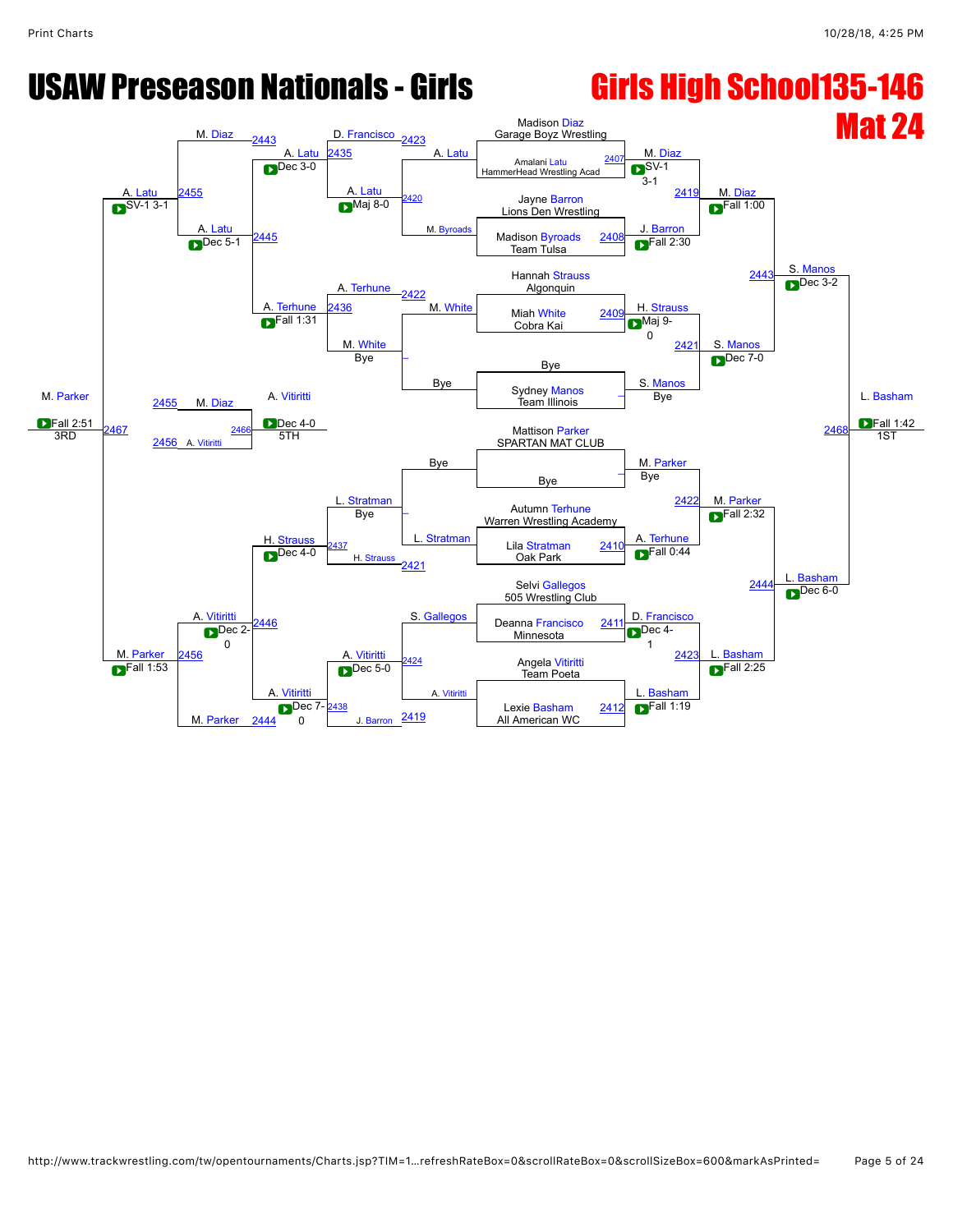### USAW Preseason Nationals - Girls **Girls High School153-159**

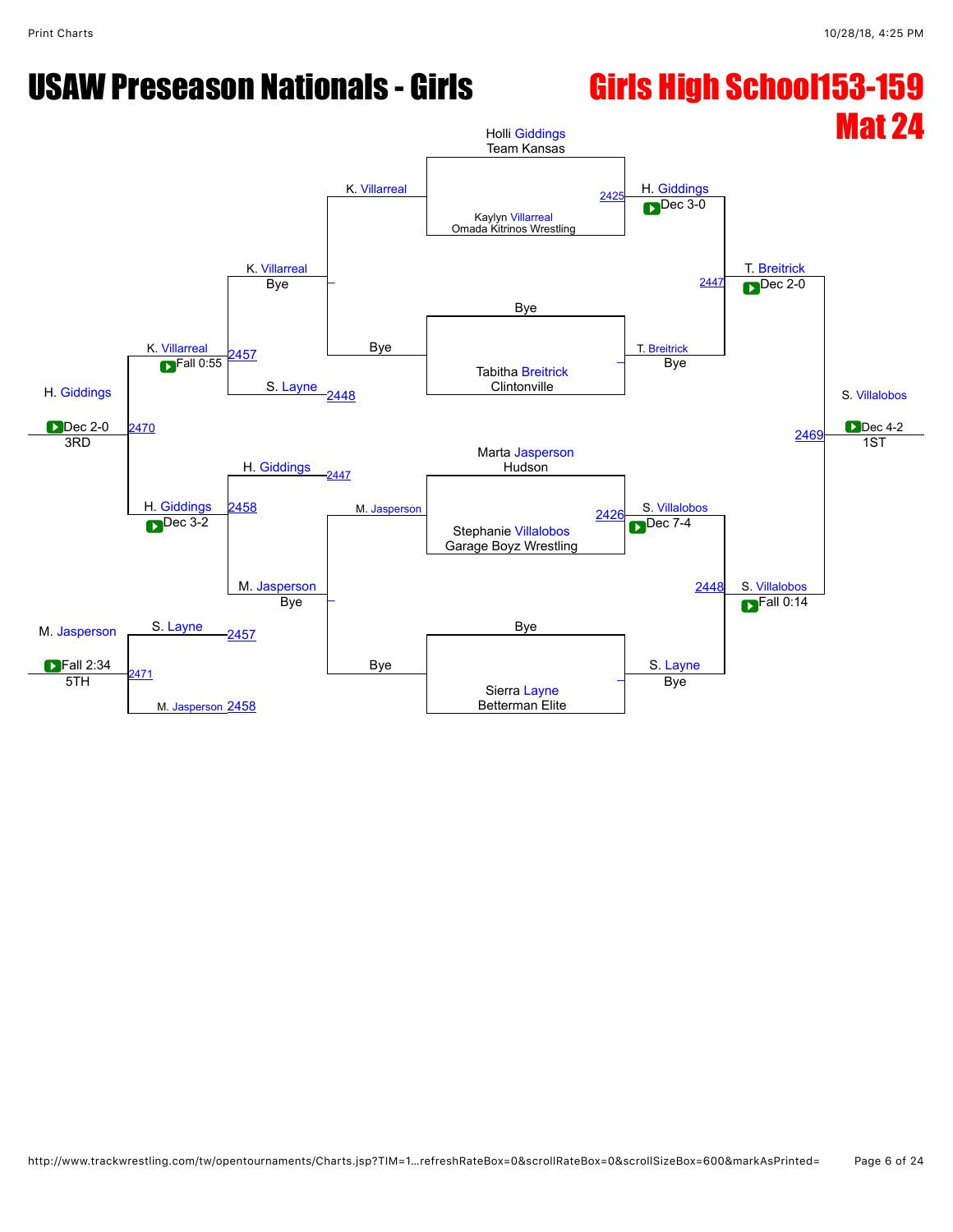### USAW Preseason Nationals - Girls **Girls High School165-181**

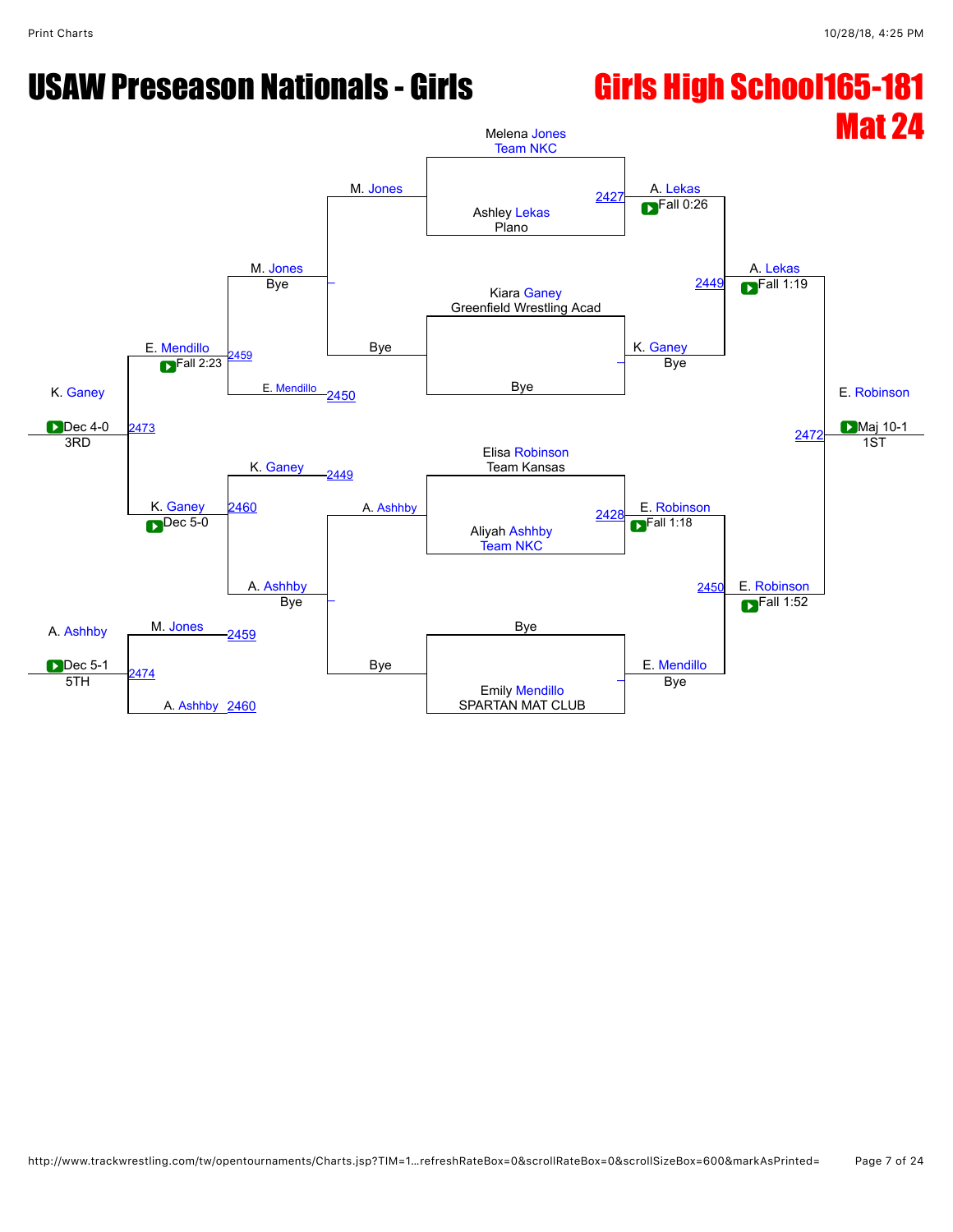### USAW Preseason Nationals - Girls **Girls High School188-202**







S. [Pgouda](javascript:viewProfile(256760132)) (Hornets Wrestling Club)

O. [Ricci](javascript:viewProfile(1169786096)) (Mile High Wrestling Club)

S. [Esposito](javascript:viewProfile(651000132)) (Omada Kitrinos Wrestling ) S. [Pgouda](javascript:viewProfile(256760132)) (Hornets Wrestling Club)

O. [Brown](javascript:viewProfile(1816045096)) (Holland Hall)

**1ST**

**2ND**

O. [Brown](javascript:viewProfile(1816045096)) (Holland Hall) C. [Ricci](javascript:viewProfile(1169786096)) (Mile High Wrestling Club) **3RD**

> S. [Esposito](javascript:viewProfile(651000132)) (Omada Kitrinos Wrestling ) **4TH**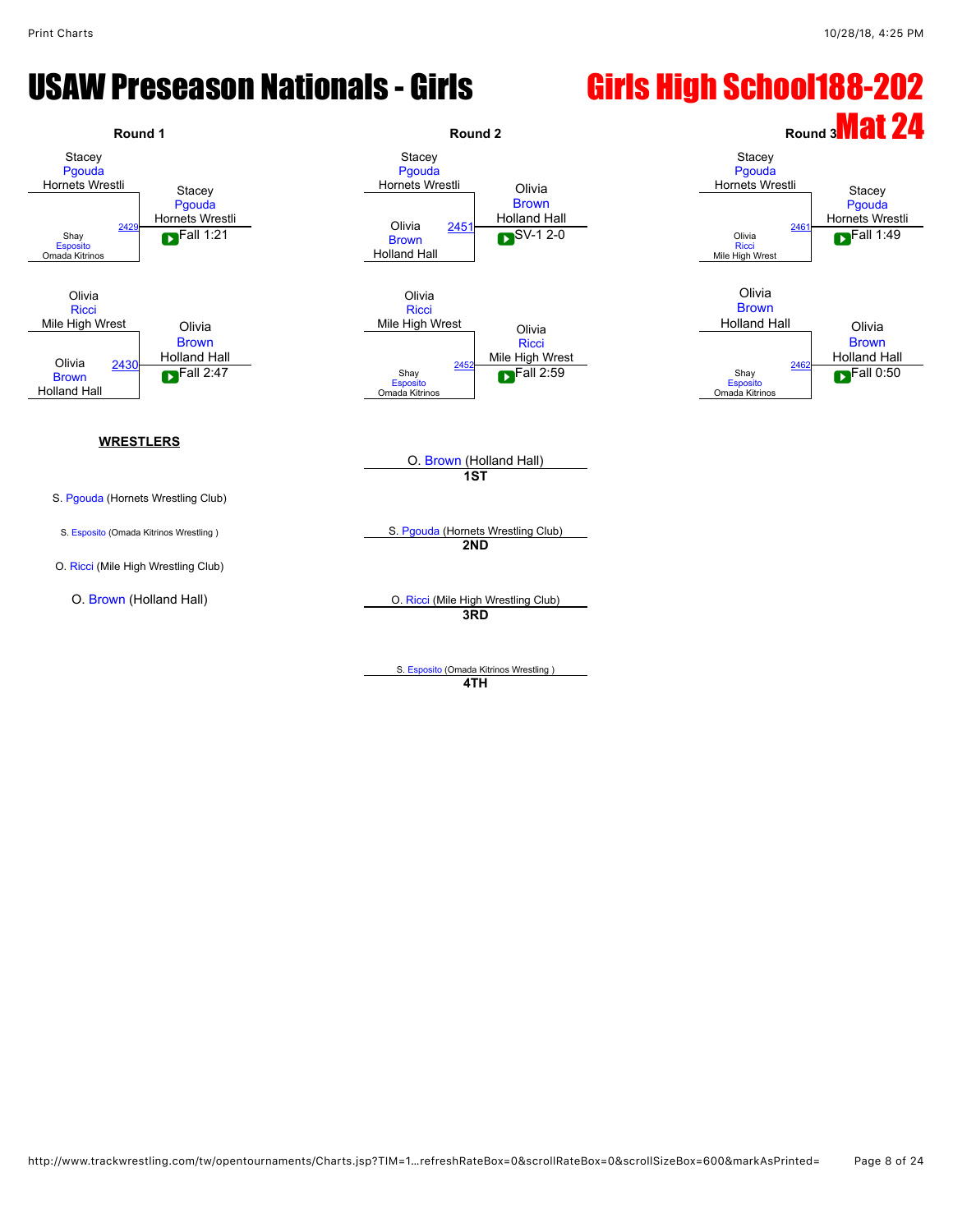### USAW Preseason Nationals - Girls Girls (11 - 14 Years old) 64-70

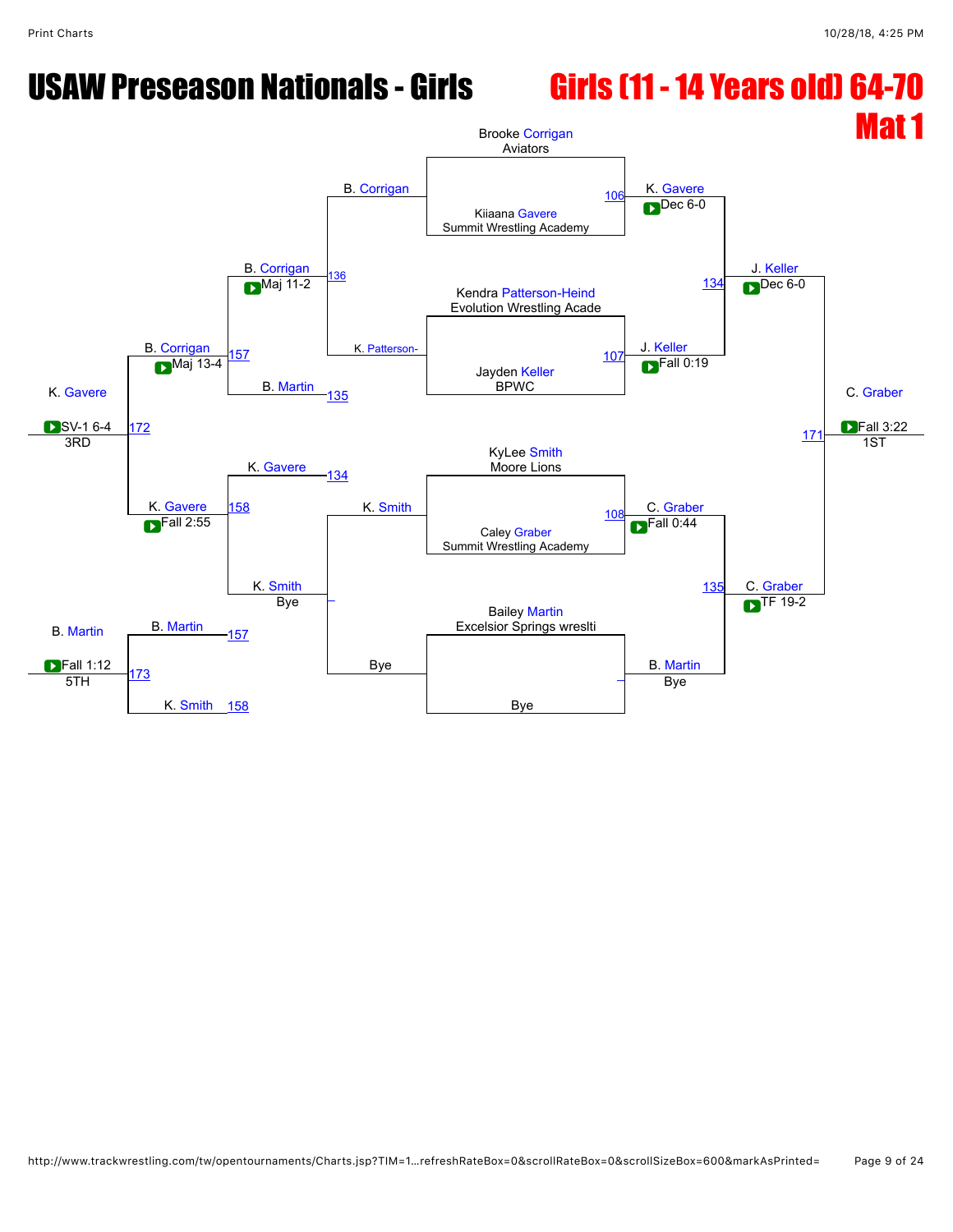### USAW Preseason Nationals - Girls Girls (11 - 14 Years old) 77-84

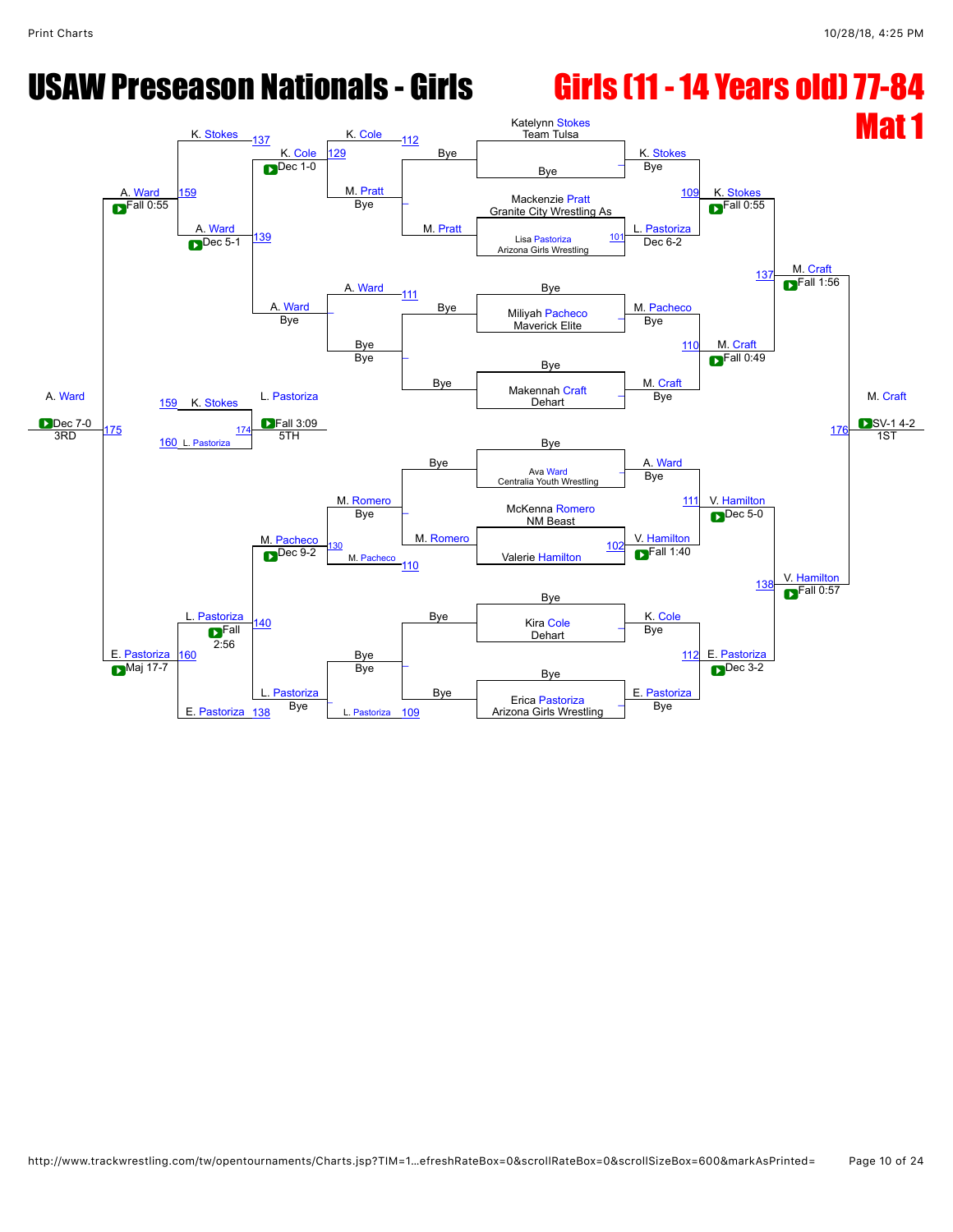## USAW Preseason Nationals - Girls Girls (11 - 14 Years old) 84-92

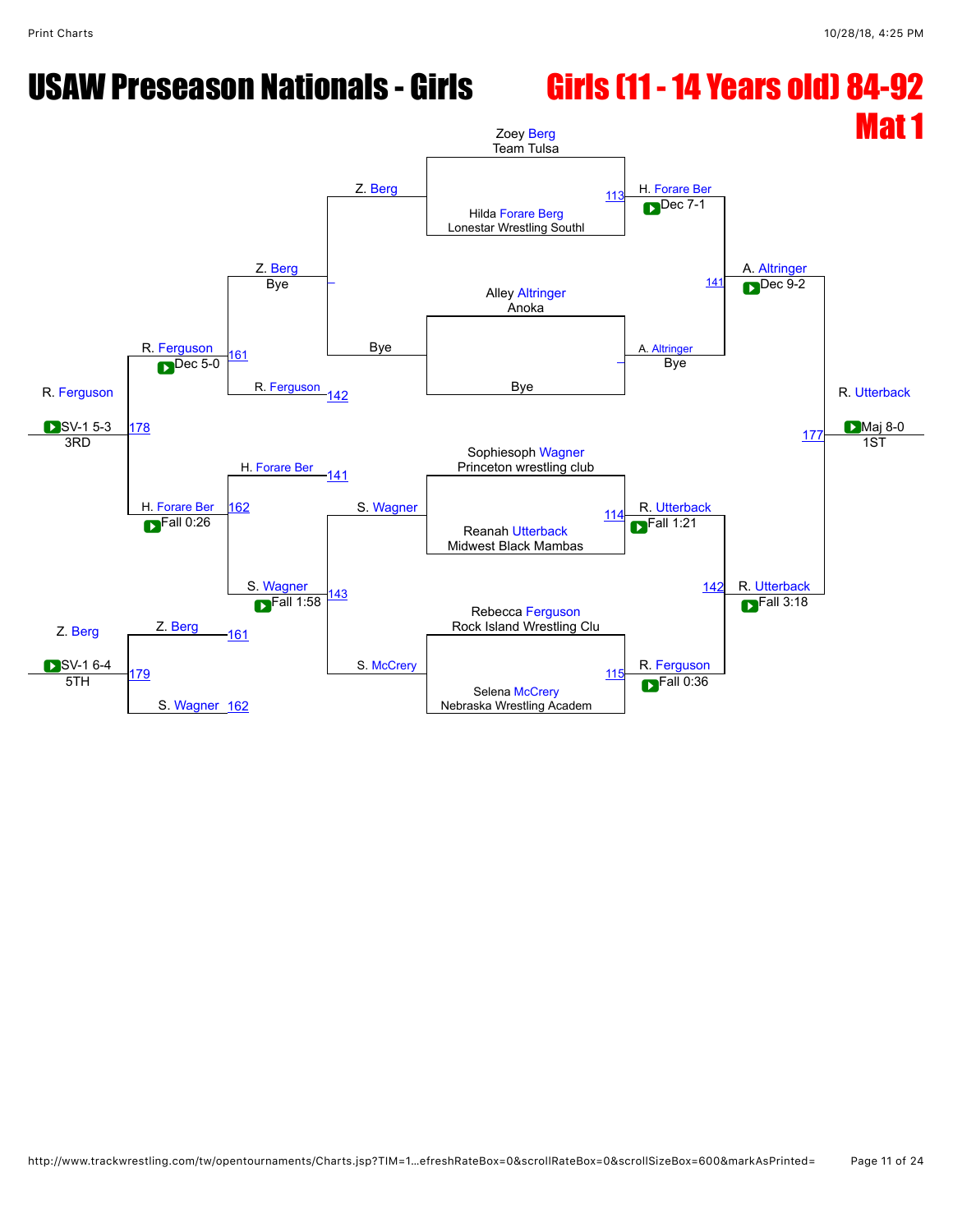## USAW Preseason Nationals - Girls Girls (11 - 14 Years old) 93-103

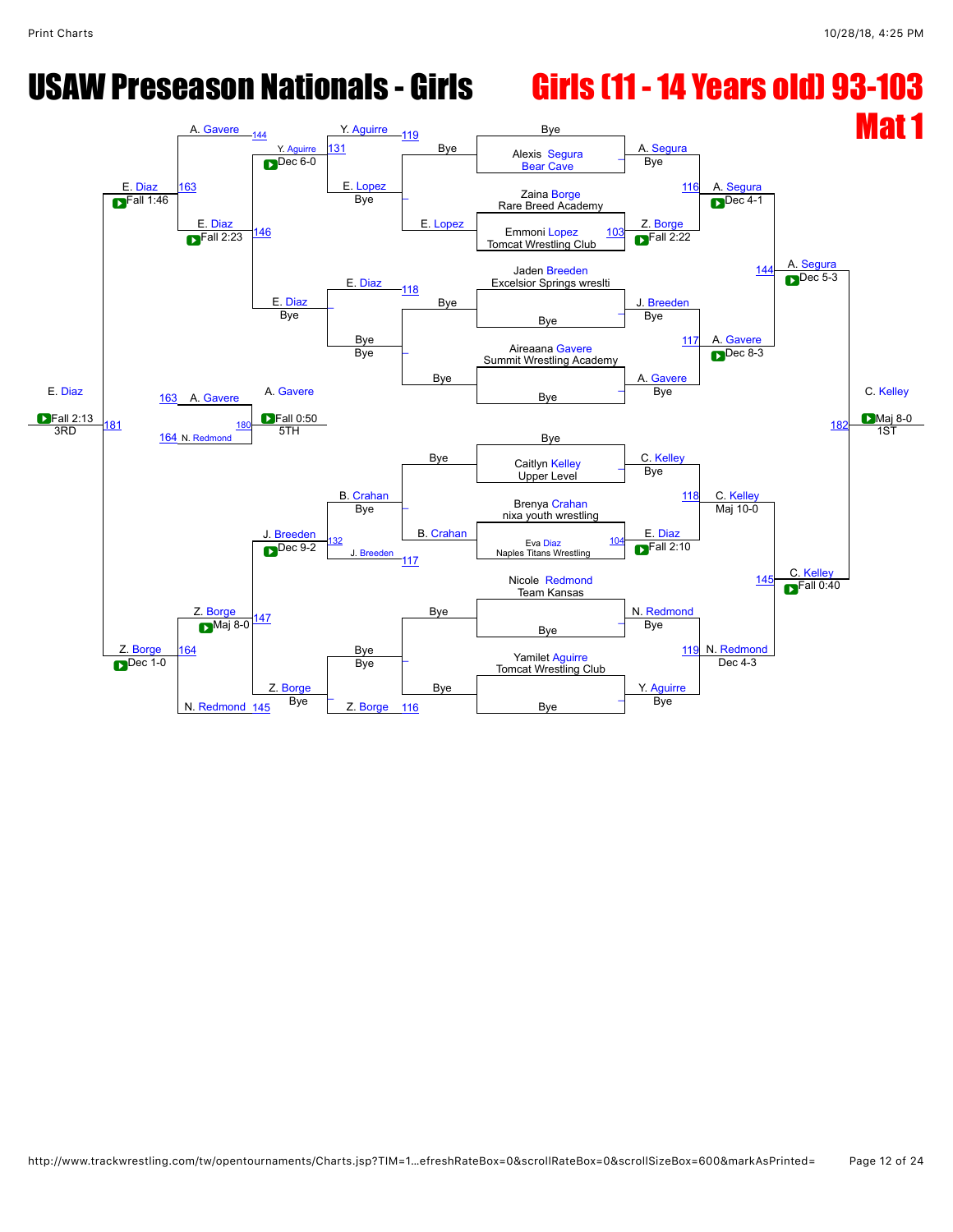### USAW Preseason Nationals - Girls Girls (11 - 14 Years old) 103-112

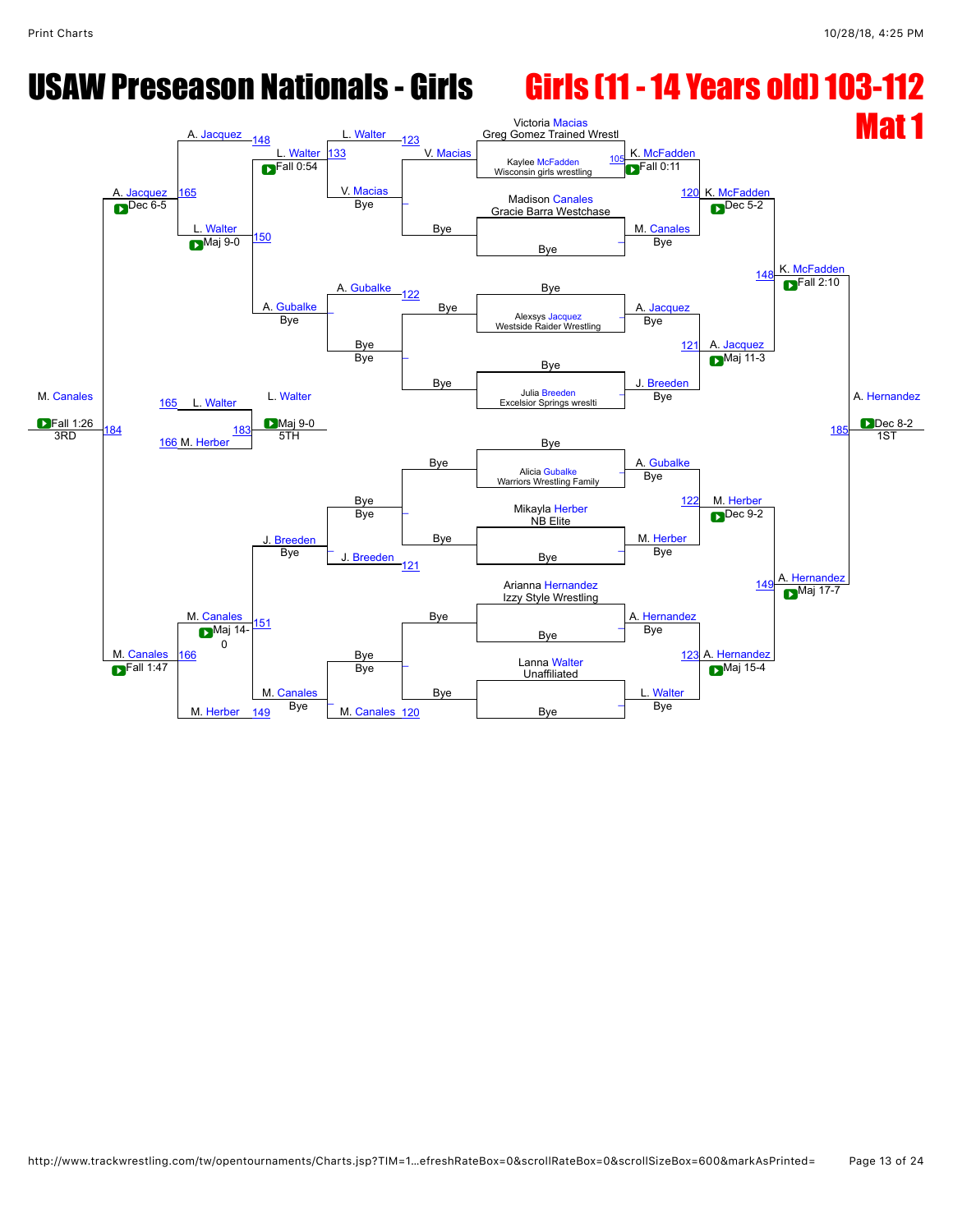### USAW Preseason Nationals - Girls Girls (11 - 14 Years old) 115-123

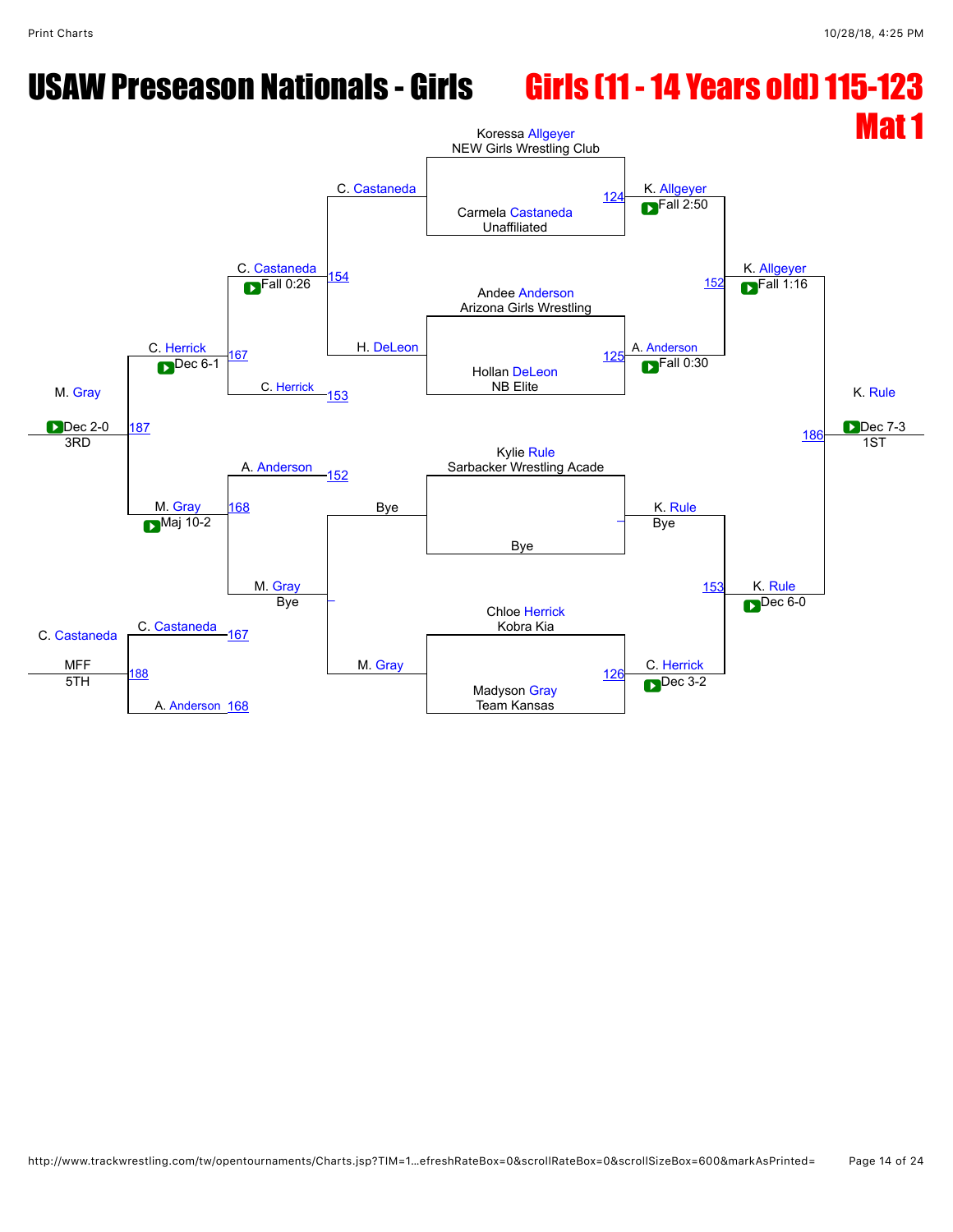# USAW Preseason Nationals - Girls Girls (11 - 14 Years old) 125-135

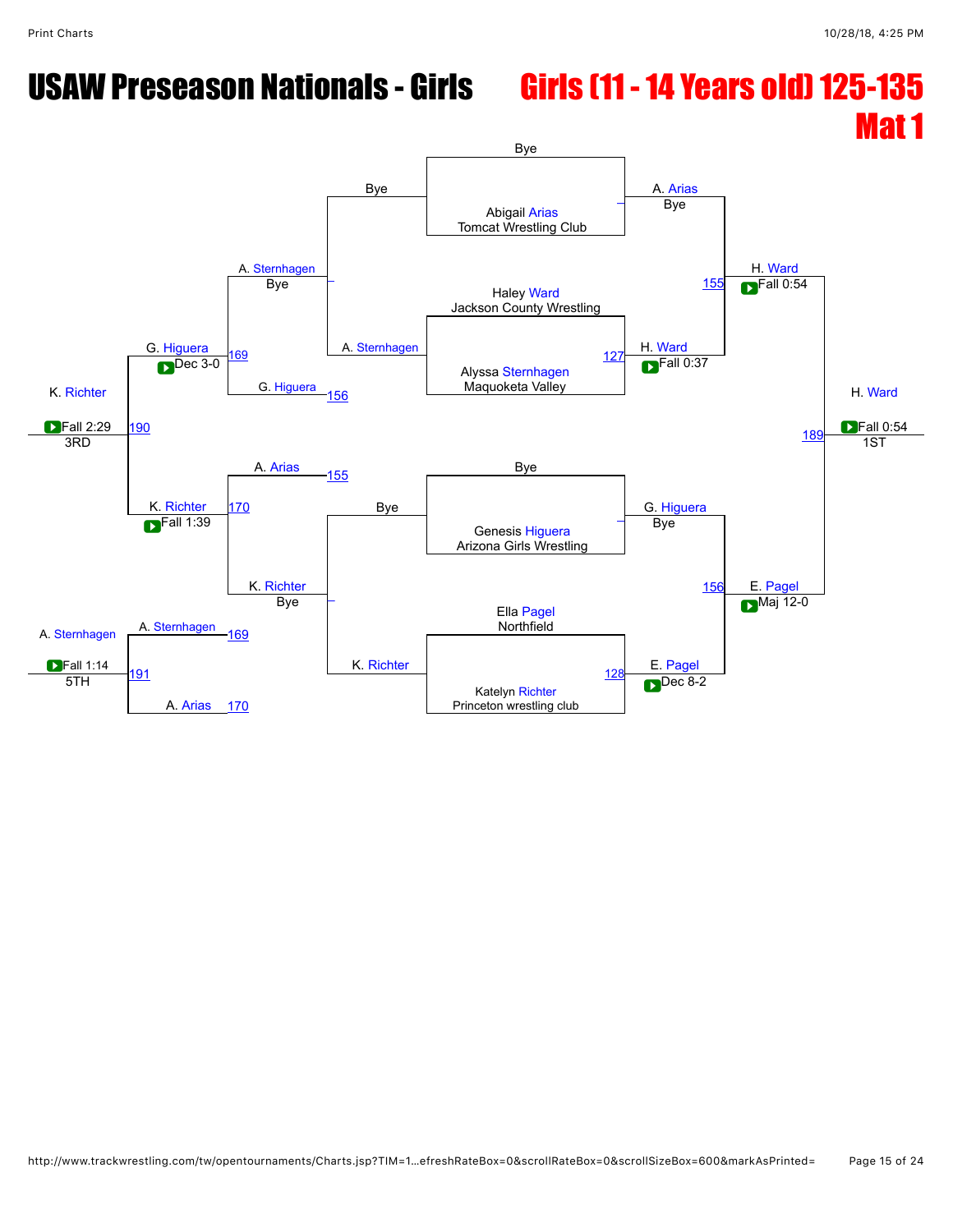# USAW Preseason Nationals - Girls Girls (11 - 14 Years old) 140-154

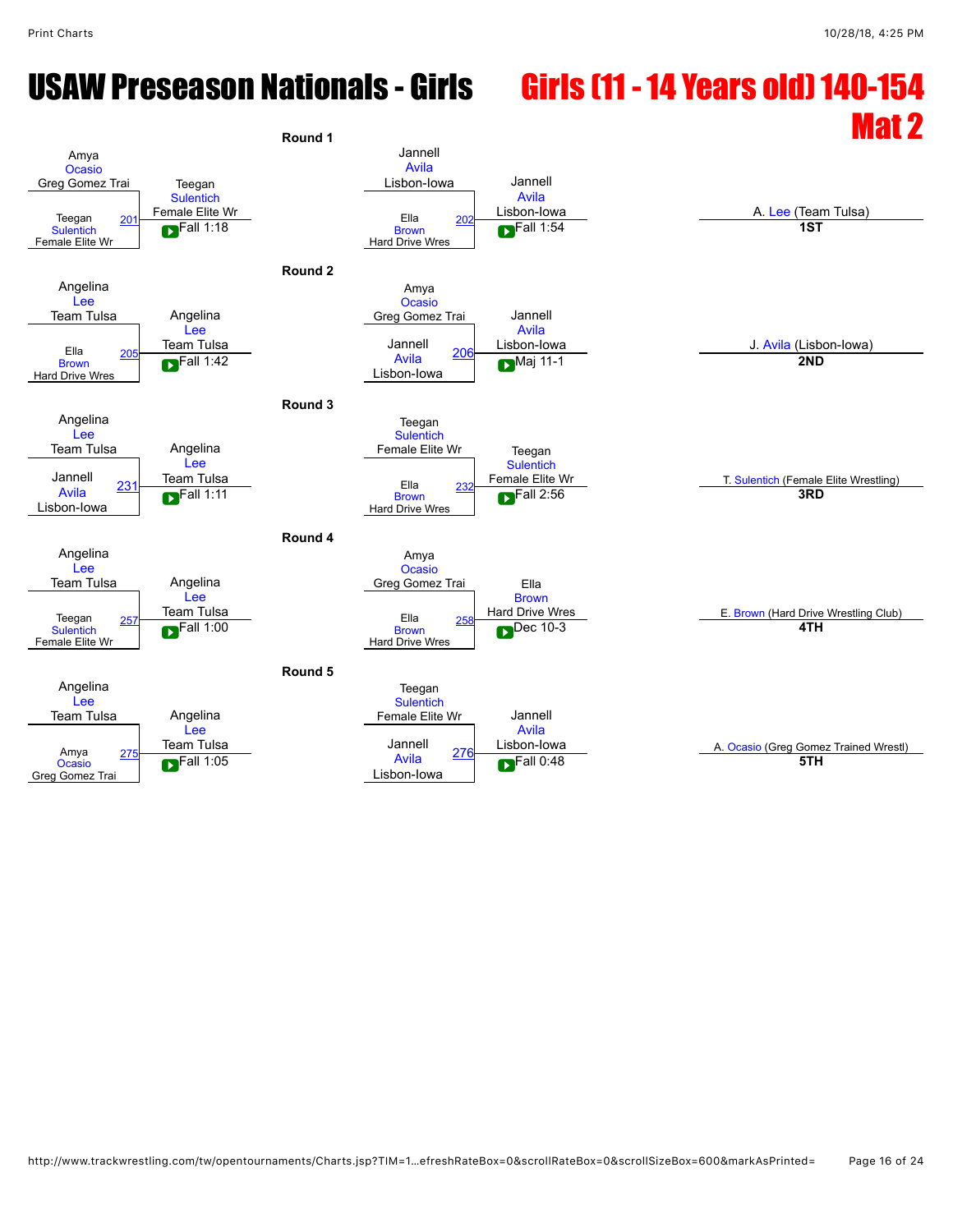### USAW Preseason Nationals - Girls Girls (10 Years & Under) 39-46

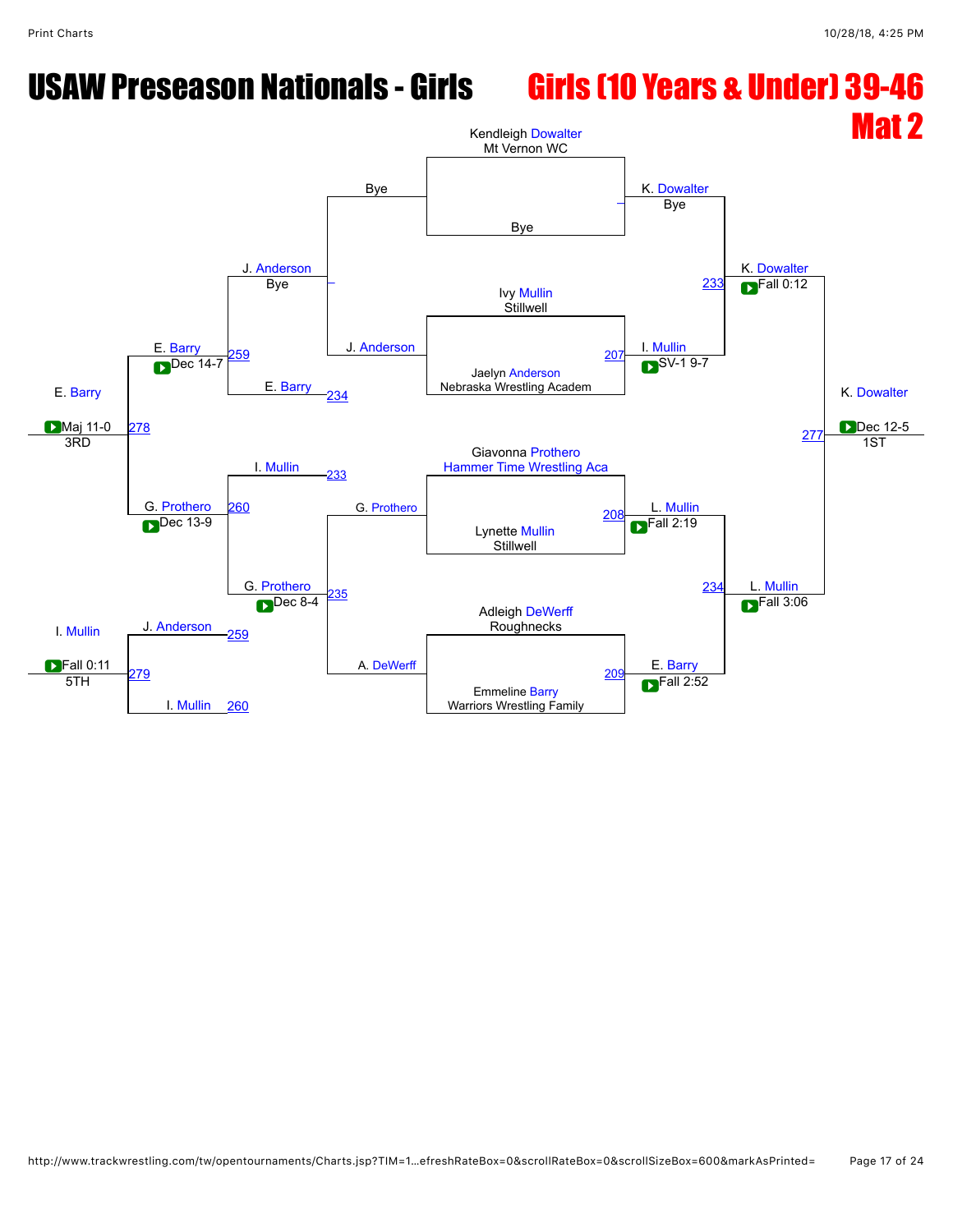# USAW Preseason Nationals - Girls Girls (10 Years & Under) 48-52

# $R_{\text{round 1}}$

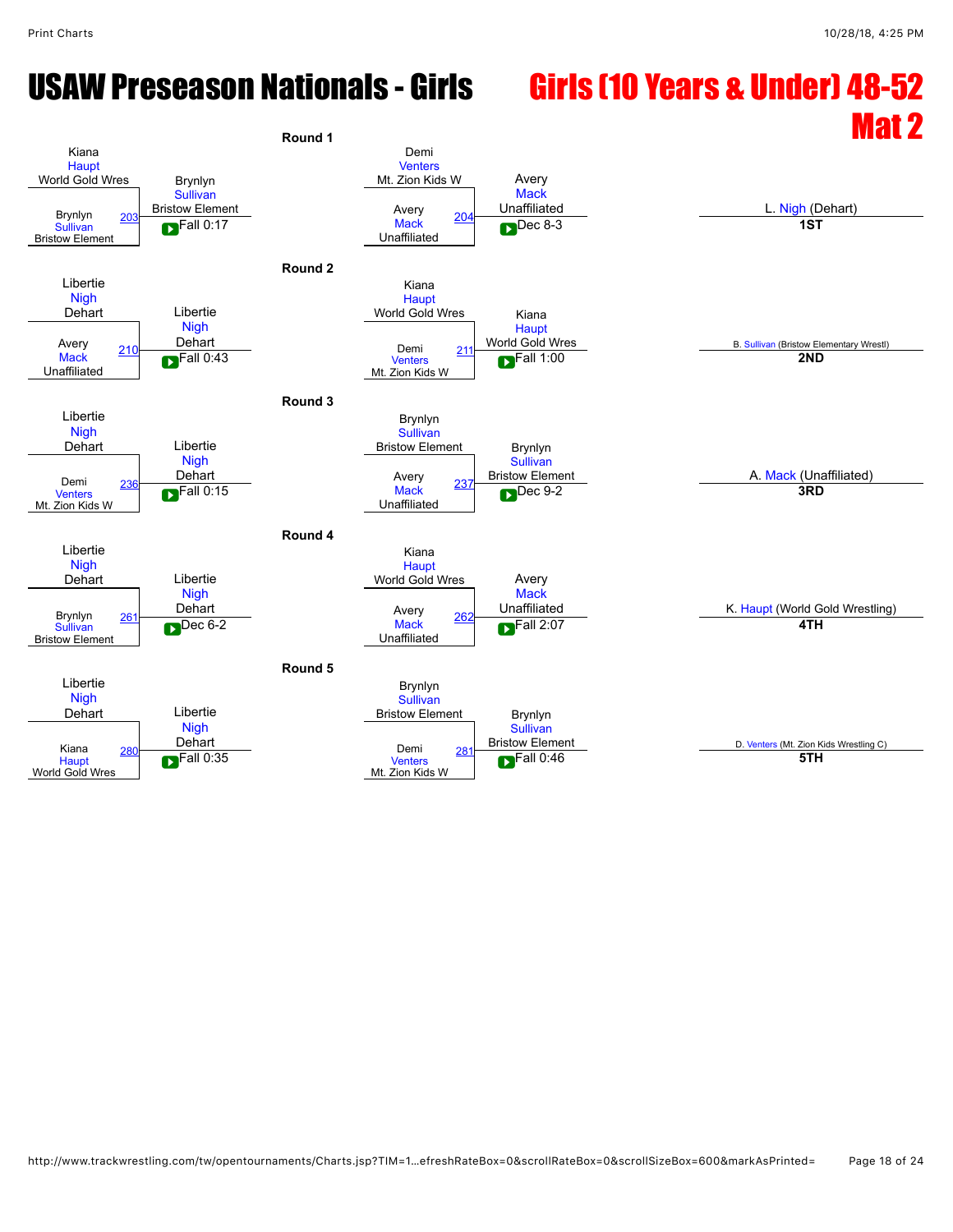### USAW Preseason Nationals - Girls Girls (10 Years & Under) 53-57

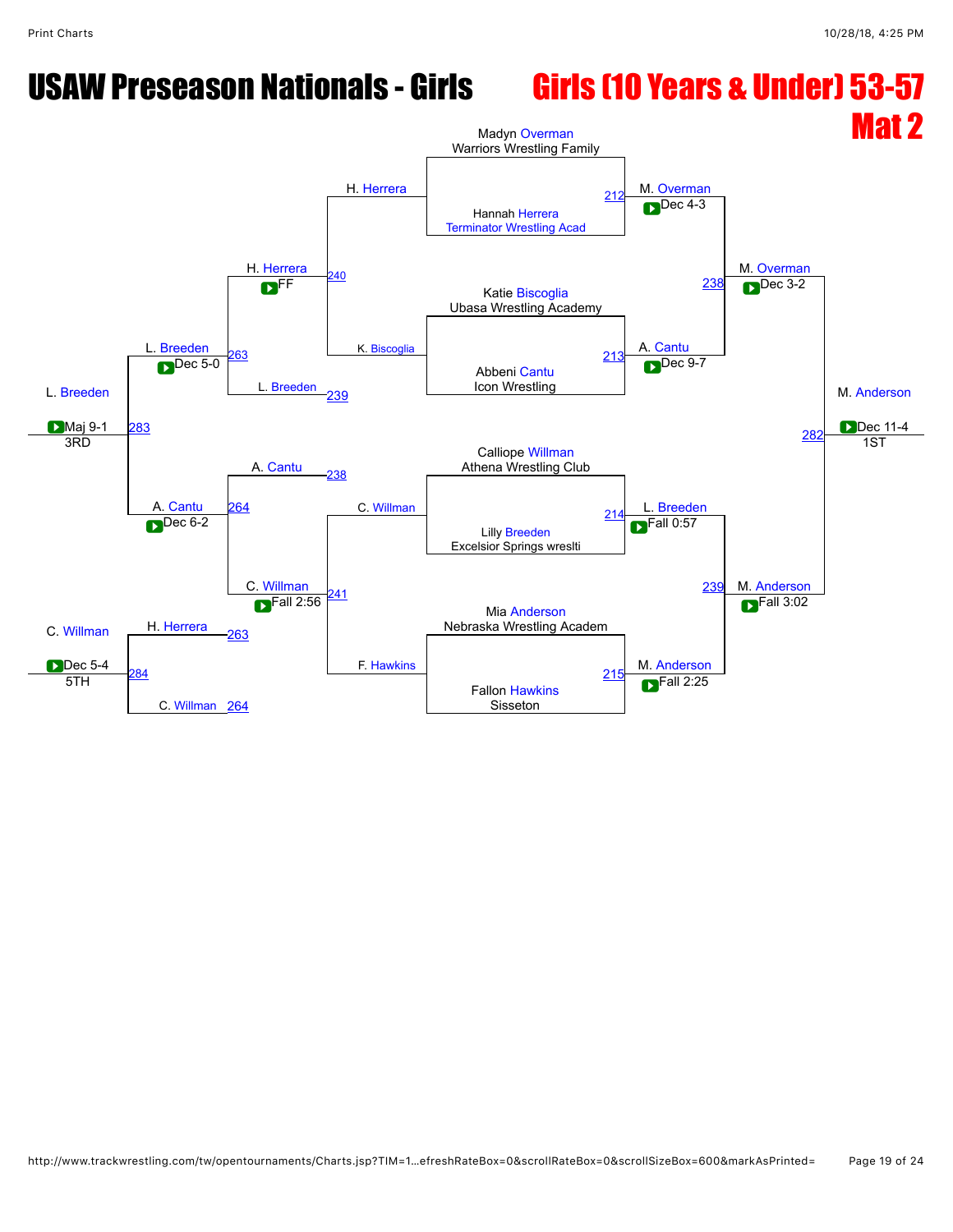## USAW Preseason Nationals - Girls Girls (10 Years & Under) 58-64

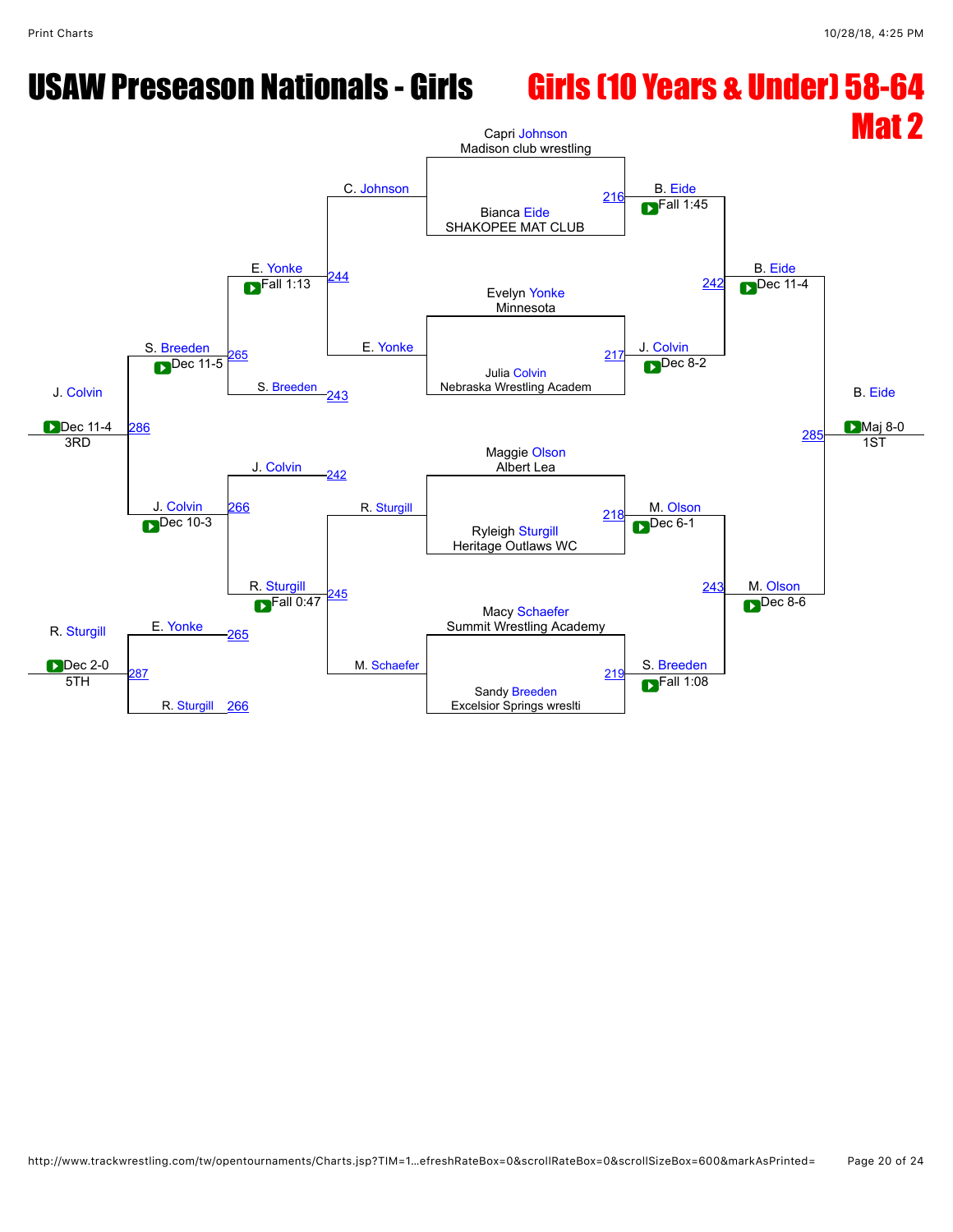### USAW Preseason Nationals - Girls Girls (10 Years & Under) 63-68

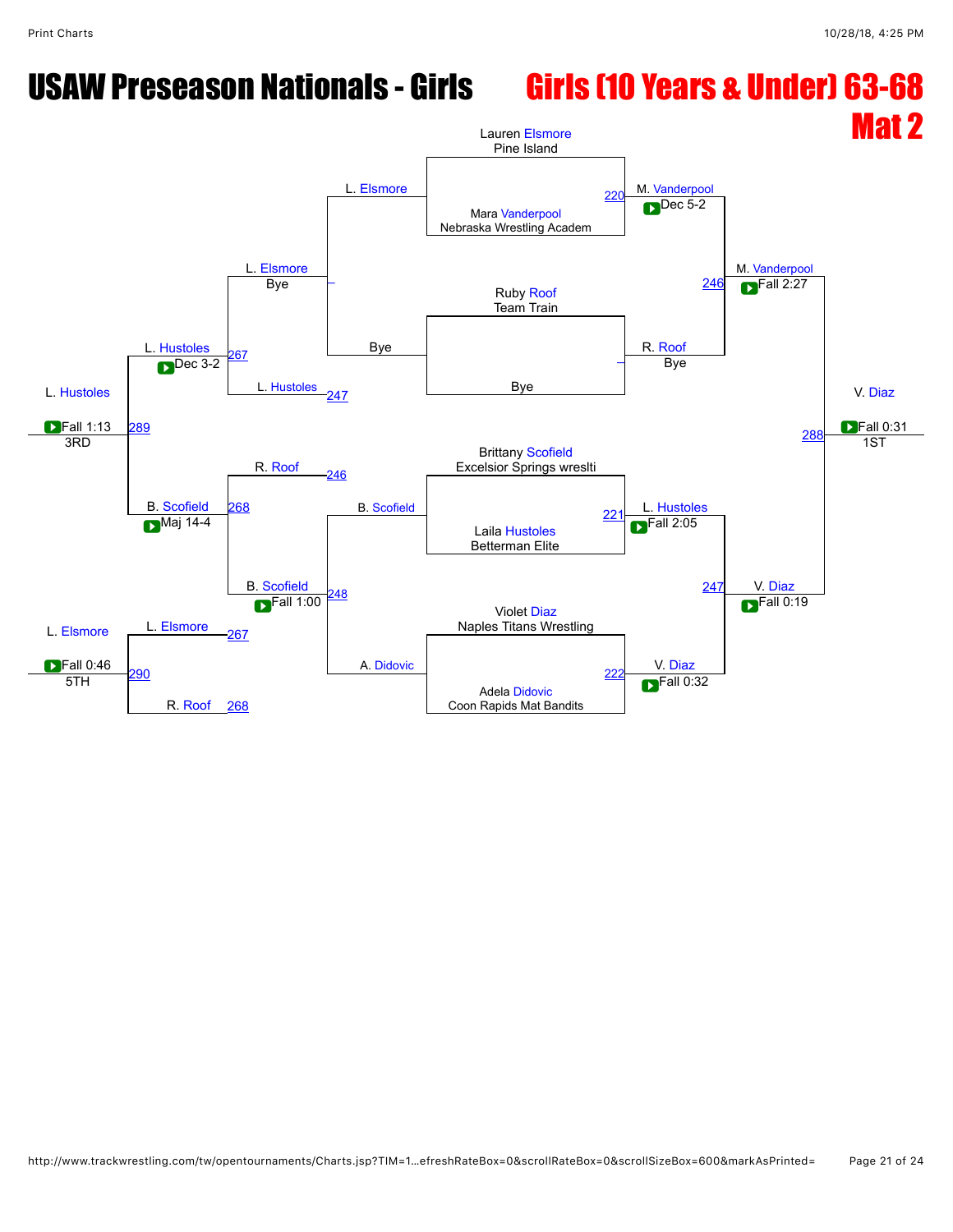### USAW Preseason Nationals - Girls Girls (10 Years & Under) 71-76

### Mat 2 B. [Rueb](javascript:viewProfile(2025258009)) **D**Fall 3:17 J. [Barron](javascript:viewProfile(525010132)) J. [Barron](javascript:viewProfile(525010132)) A. [Brown](javascript:viewProfile(40395076)) Britney [Rueb](javascript:viewProfile(2025258009)) Legends of Gold B. [Rueb](javascript:viewProfile(2025258009)) I. [Miller](javascript:viewProfile(148835132)) J. [Shelton](javascript:viewProfile(73510096)) **Fall 1:23** Addie [Brown](javascript:viewProfile(40395076)) Hard Drive Wrestling Club 22 [251](javascript:openBoutSheet(6,) J. [Barron](javascript:viewProfile(525010132))  $\blacksquare$ Fall 0:11 **D** Fall 1:27 **D** Societyn [Barron](javascript:viewProfile(525010132)) **CONSISTENT** Summit Wrestling Academy  $F$ all 1:27 I. [Miller](javascript:viewProfile(148835132)) **[249](javascript:openBoutSheet(5,)** Dec 6-2 [269](javascript:openBoutSheet(9,) L. [Mullin](javascript:viewProfile(109378096)) **D** Fall 3:00 Dubuque Wrestling Club [224](javascript:openBoutSheet(2,) [292](javascript:openBoutSheet(12,) Fall 3:00 [250](javascript:openBoutSheet(7,)  $F$ all 5:00  $29<sup>1</sup>$ B. [Rueb](javascript:viewProfile(2025258009)) Jayci [Shelton](javascript:viewProfile(73510096)) Purler Wrestling Academy 3RD B. [Rueb](javascript:viewProfile(2025258009)) [249](javascript:openBoutSheet(5,) C. [Gonzales](javascript:viewProfile(667086132)) J. [Shelton](javascript:viewProfile(73510096)) 1ST [270](javascript:openBoutSheet(10,) Cassandra [Gonzales](javascript:viewProfile(667086132)) JJ Trained  $22$ C. [Gonzales](javascript:viewProfile(667086132)) **Dec 2-0**  $F$ all 4:30 C. [Gonzales](javascript:viewProfile(667086132)) [252](javascript:openBoutSheet(8,) S. [Olsen](javascript:viewProfile(246731096))  $\overline{\phantom{1}}$ Fall 2:53 [250](javascript:openBoutSheet(7,) J. [Shelton](javascript:viewProfile(73510096)) L. [Mullin](javascript:viewProfile(109378096)) Larra [Mullin](javascript:viewProfile(109378096))<br>Stillwell Stillwell [269](javascript:openBoutSheet(9,)  $\sum$ Maj 14-0  $\sum$ L. [Mullin](javascript:viewProfile(109378096))  $F$ all 0:40 **93** C. [Gonzales](javascript:viewProfile(667086132)) [270](javascript:openBoutSheet(10,) Saphire [Olsen](javascript:viewProfile(246731096)) Forest city indians  $\frac{226}{5}$  $\frac{226}{5}$  $\frac{226}{5}$   $\frac{226}{5}$  $\blacksquare$ Maj 12-0 **D** Fall 3:17 292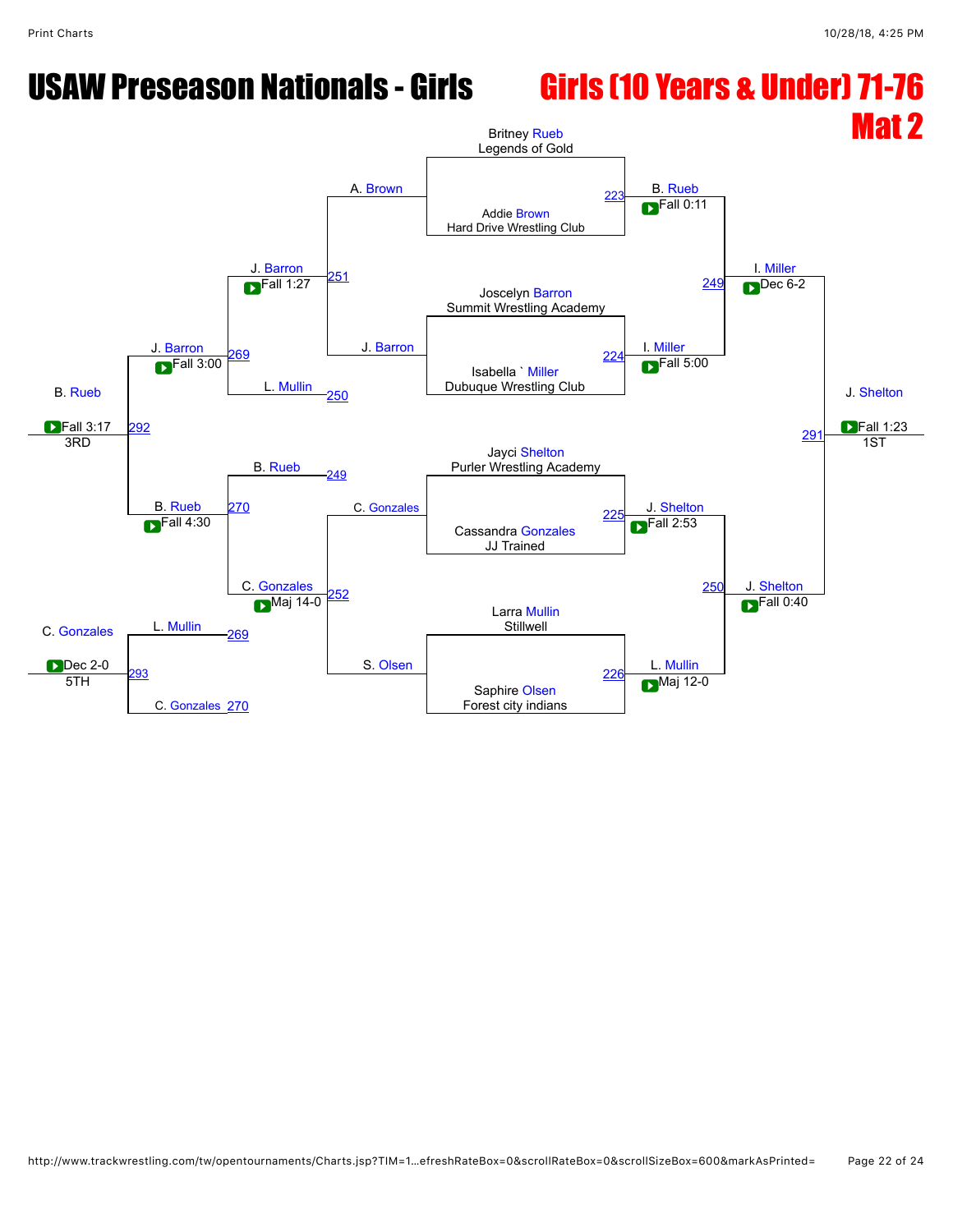### USAW Preseason Nationals - Girls Girls (10 Years & Under) 78-82



A. [Robbins](javascript:viewProfile(72944132)) (Granite City Wrestling As) **4TH**